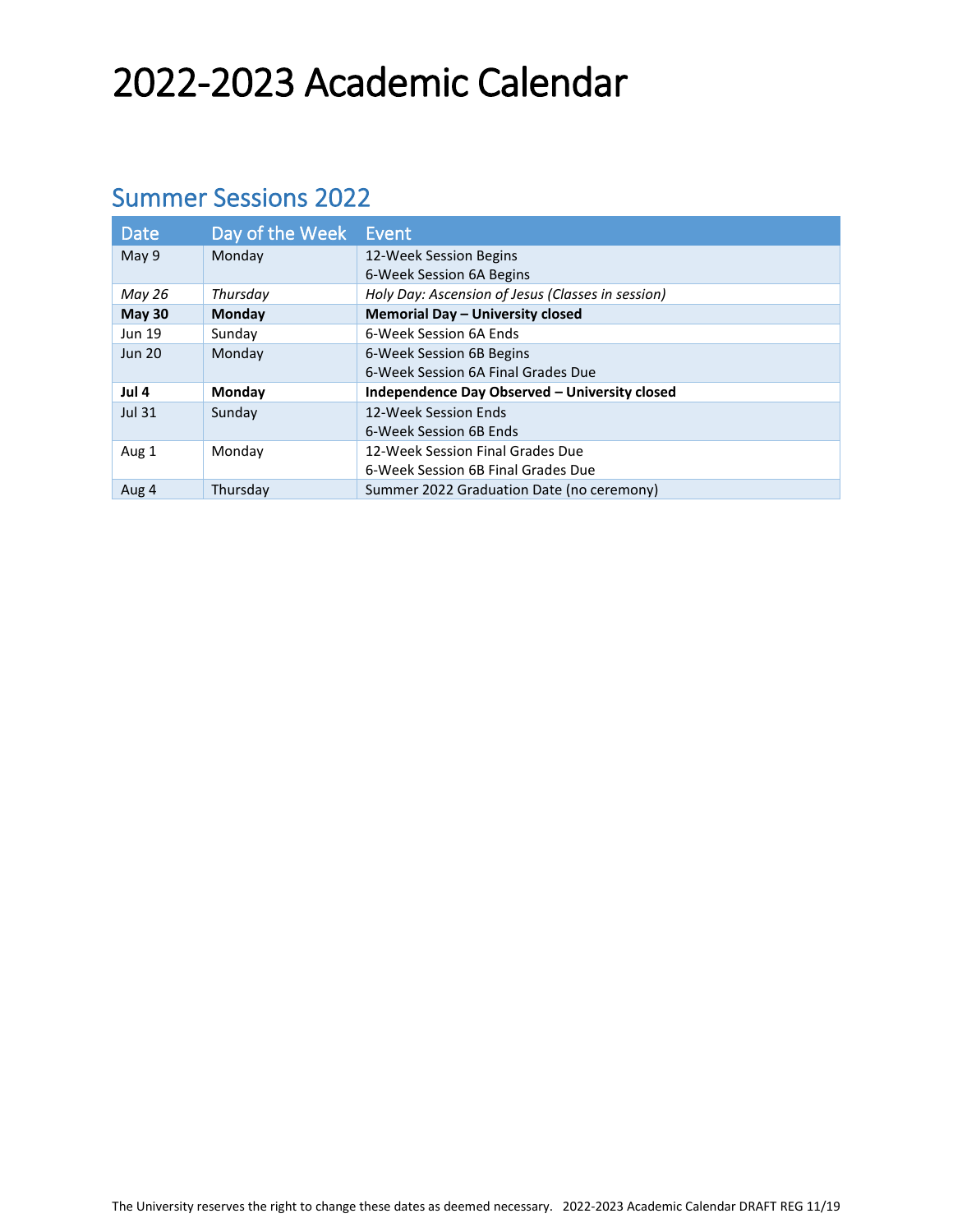#### Fall Session 2022

| Date             | Day of the Week     | Event                                                                 |
|------------------|---------------------|-----------------------------------------------------------------------|
| Aug 8            | Monday              | 6-Week Session 6A Begins                                              |
| Aug 13           | Saturday            | <b>Opening Convocation</b>                                            |
|                  |                     | Weekend Classes Begin                                                 |
| Aug 15           | Monday              | Holy Day: Assumption of the Blessed Virgin Mary                       |
|                  |                     | Fall Full-Term Classes Begin                                          |
|                  |                     | First 8-Week Session Begins                                           |
|                  |                     | 4-Week Session 4A Begins                                              |
| Aug 19           | Friday              | Last Day to drop classes without record                               |
| Aug 22           | Monday              | Appropriate signatures required to add and/or withdraw from classes   |
| Aug 26           | Friday              | Last day to add a class for full term courses                         |
| Sep 5            | <b>Monday</b>       | Labor Day - University closed                                         |
| Sep 11           | Sunday              | 4-Week Session 4A Ends                                                |
| Sep 12           | Monday              | 4-Week Session 4B Begins                                              |
| Sep 16           | Friday              | Last day to change grading system for full term courses               |
| Sep 18           | Sunday              | 6-Week Session 6A Ends                                                |
| Sep 19           | Monday              | 6-Week Session 6B Begins                                              |
| Oct 6-8          | Thursday - Saturday | <b>Mid-term break</b>                                                 |
|                  |                     | No classes Oct. 6-8 for full-term classes, University closed Oct. 7   |
| Oct 9            | Sunday              | 4-Week Session 4B Ends                                                |
|                  |                     | First 8-Week Session Ends                                             |
| Oct 10           | Monday              | Mid-term grades due electronically                                    |
|                  |                     | 4-Week Session 4C Begins                                              |
|                  |                     | 8-Week Session Begins                                                 |
| Oct 11-14        | Tuesday - Friday    | Mid-term grade access for students / First-Year advising sessions     |
| Oct 17-21        | Monday - Friday     | Spring 2023 advising week for all currently enrolled students         |
| Oct 21           | Friday              | Last day to withdraw with a passing grade                             |
| Oct 24-27        | Monday - Thursday   | Spring 2023 priority registration week                                |
|                  |                     | Monday, Oct. 24 - Seniors                                             |
|                  |                     | Tuesday, Oct. 25 - Juniors                                            |
|                  |                     | Wednesday, Oct. 26 - Sophomores                                       |
|                  |                     | Thursday, Oct. 27 - First-Years                                       |
| Oct 28           | Friday              | Open registration for Spring 2023                                     |
| Oct 30           | Sunday              | 6-Week Session 6B Ends                                                |
| Oct 31           | Monday              | 6-Week Session 6C Begins                                              |
| Nov 1            | Tuesday             | Holy Day: All Saint's Day (classes in session)                        |
| Nov <sub>6</sub> | Sunday              | 4-Week Session 4C Ends                                                |
| Nov 7            | Monday              | 4-Week Session 4D Begins                                              |
| <b>Nov 14</b>    | Monday              | Graduation Applications for Spring 2023 due in the Registrar's office |
|                  |                     | Summer 2023 schedules due to the Academic Dean and Registrar          |
| <b>Nov 23-26</b> | Wednesday - Sat.    | Thanksgiving Holiday - University closed                              |
| Dec 2            | Friday              | Last day of classes before final exams                                |
| Dec 3            | Saturday            | Final Exams for Saturday classes                                      |
| Dec 5-8          | Monday - Thursday   | Final Exams for weekday and evening classes                           |
| Dec 8            | Thursday            | Holy Day: Feast of the Immaculate Conception (Exams in session)       |
|                  |                     | Fall semester ends for traditional courses                            |
| Dec 11           | Sunday              | 4-Week Session 4D Ends                                                |
|                  |                     | Second 8-Week Session Ends                                            |
|                  |                     | 6-Week Session 6C Ends                                                |
| <b>Dec 12</b>    | Monday              | Final grades due electronically for traditional classes               |
| <b>Dec 15</b>    | Thursday            | Fall 2022 Graduation (no ceremony)                                    |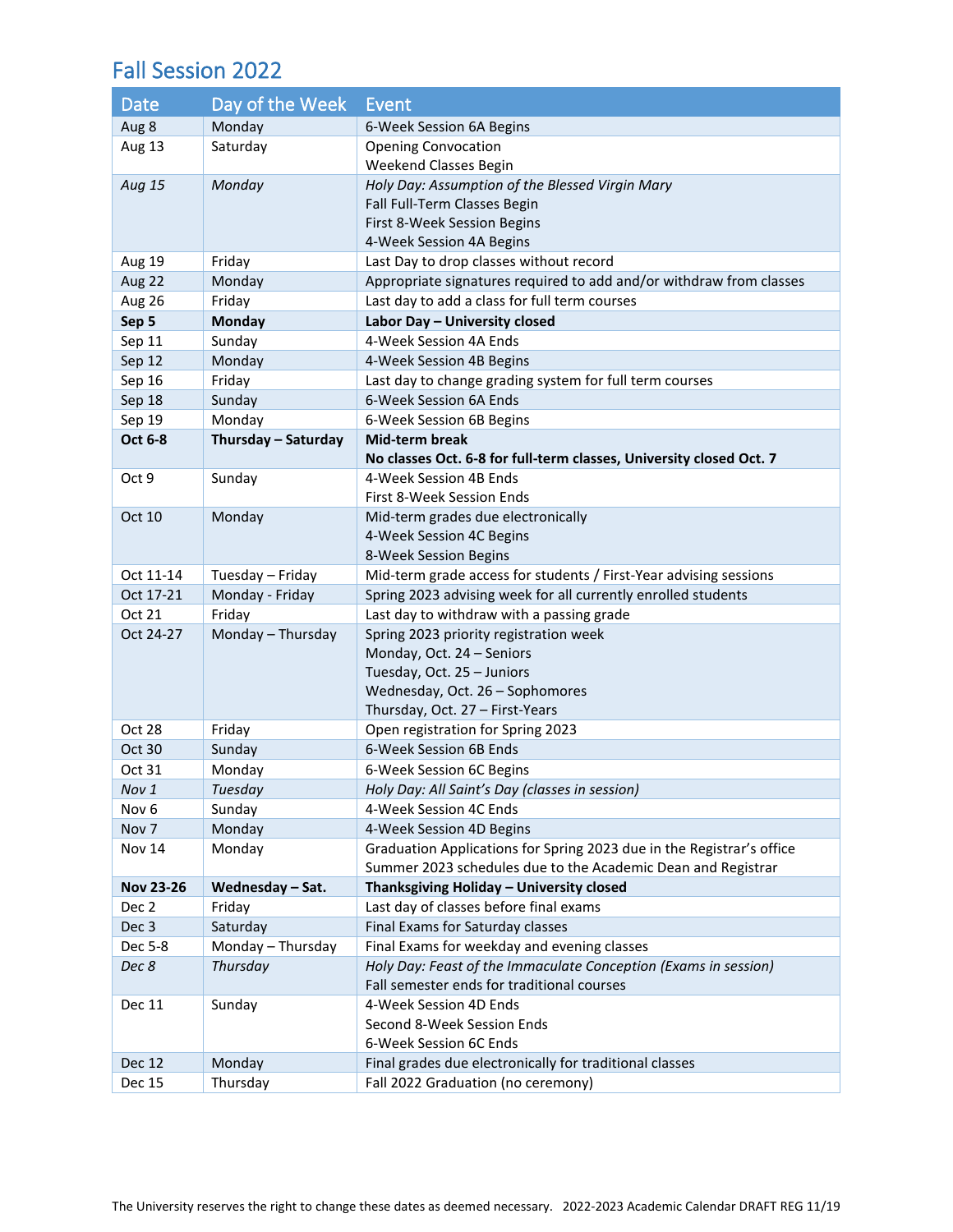#### Winter Session 2023 – (Crosses into Spring)

| Date          | Day of the Week Event |                                                 |
|---------------|-----------------------|-------------------------------------------------|
| Dec 12        | Monday                | <b>Winter Session Begins</b>                    |
| Dec 25        | Sunday                | Holy Day: Christmas                             |
| Jan 1         | Sunday                | Holy Day: Solemnity of Mary, Mother of God      |
| Jan 15        | Sunday                | <b>Winter Session Ends</b>                      |
| <b>Jan 16</b> | Monday                | Martin Luther King, Jr. Day - University closed |
| Jan 17        | Tuesdav               | Winter Session Final Grades Due                 |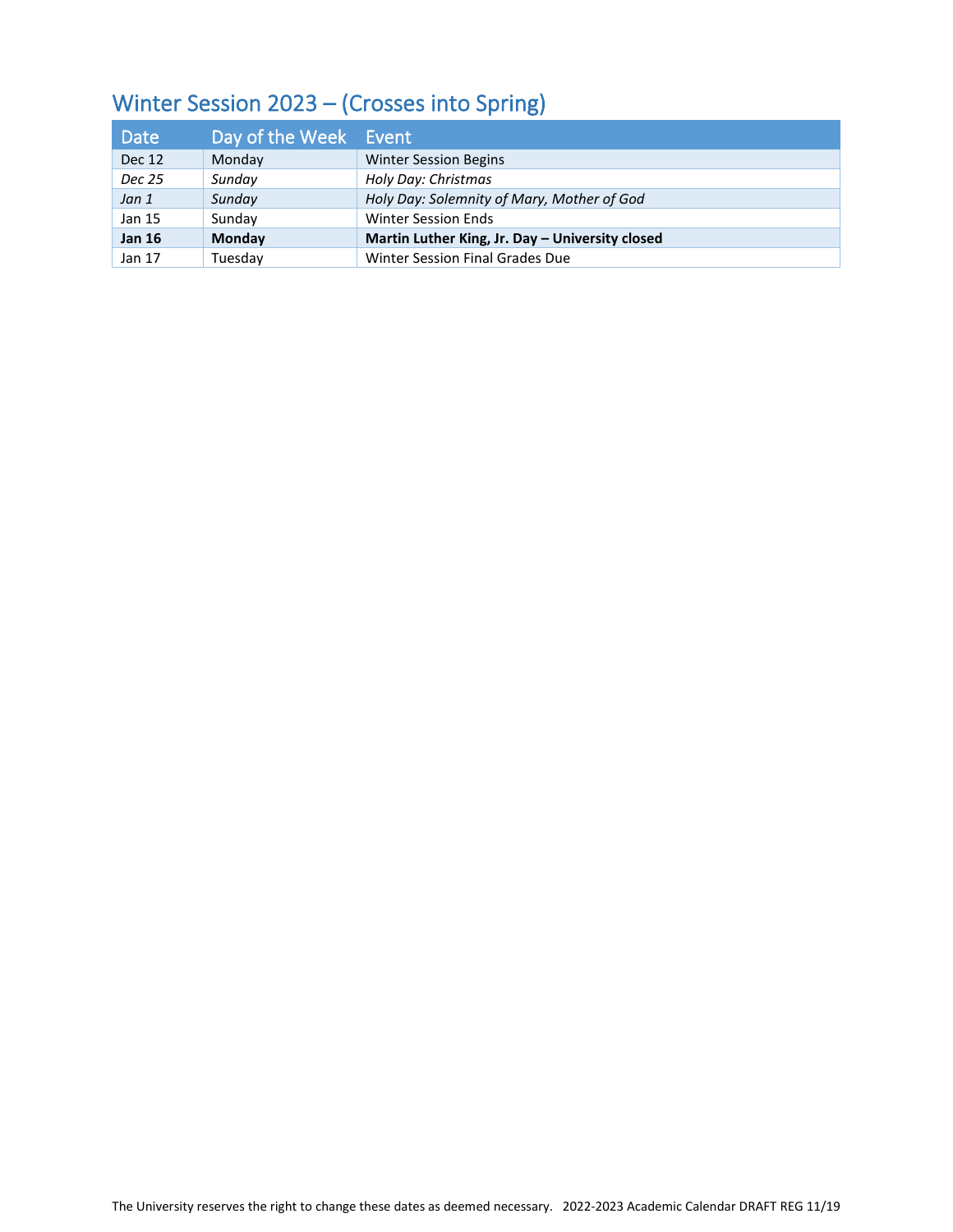### Spring Session 2023

| <b>Date</b>       | Day of the Week   | Event                                                                                                                 |
|-------------------|-------------------|-----------------------------------------------------------------------------------------------------------------------|
| Jan 3             | Tuesday           | 6-Week Session 6A Begins                                                                                              |
| Jan 7             | Saturday          | Weekend Classes Begin                                                                                                 |
| Jan 9             | Monday            | Spring Full-Term Classes Begin                                                                                        |
|                   |                   | 4-Week Session 4A Begins                                                                                              |
|                   |                   | First 8-Week Session Begins                                                                                           |
| Jan 13            | Friday            | Last Day to drop classes without record                                                                               |
|                   |                   | Graduation Applications for Summer 2023 due in the Registrar's office                                                 |
| <b>Jan 16</b>     | <b>Monday</b>     | Martin Luther King, Jr. Day - University closed                                                                       |
| Jan 17            | Tuesday           | Appropriate signatures required to add and/or withdraw from classes                                                   |
| <b>Jan 20</b>     | Friday            | Last day to add a class for full term courses                                                                         |
| Feb 1             | Wednesday         | 2023-24 Fall and Spring Schedules due to the Academic Dean & Registrar                                                |
| Feb 5             | Sunday            | 4-Week Session 4A Ends                                                                                                |
| Feb 6             | Monday            | 4-Week Session 4B Begins                                                                                              |
| Feb 10            | Friday            | Last day to change grading system for full term courses                                                               |
| Feb <sub>12</sub> | Sunday            | 6-Week Session 6A Ends                                                                                                |
| Feb 13            | Monday            | 6-Week Session 6B Begins                                                                                              |
| Mar 5             | Sunday            | 4-Week Session 4B Ends                                                                                                |
|                   |                   | First 8-Week Session Ends                                                                                             |
| <b>Mar 6-11</b>   | Monday - Saturday | Mid-semester/Spring Break (No classes for traditional semester                                                        |
|                   |                   | courses)                                                                                                              |
| <b>Mar 13</b>     | Monday            | <b>Summer Registration Opens</b>                                                                                      |
|                   |                   | Mid-term grades due electronically                                                                                    |
|                   |                   | 4-Week Session 4C Begins                                                                                              |
|                   |                   | Second 8-Week Session Begins                                                                                          |
| Mar 13-17         | Monday - Friday   | Fall 2023 advising week for all currently enrolled students                                                           |
|                   |                   | Mid-term grade access                                                                                                 |
| Mar 17            | Friday            | Last day to withdraw with a passing grade                                                                             |
| Mar 20-23         | Monday - Thursday | Fall 2023 priority registration week                                                                                  |
|                   |                   | Monday, Mar. 20 - Seniors                                                                                             |
|                   |                   | Tuesday, Mar. 21 - Juniors                                                                                            |
|                   |                   | Wednesday, Mar. 22 - Sophomores                                                                                       |
|                   |                   | Thursday, Mar. 23 - First-Years                                                                                       |
| Mar 24            | Friday            | Open registration for Fall 2023                                                                                       |
| Mar 26            | Sunday            | 6-Week Session 6B Ends                                                                                                |
| Mar 27            | Monday            | 6-Week Session 6C Begins                                                                                              |
| Apr 7-10          | Friday - Monday   | Easter Recess - No classes for traditional semester courses Friday and                                                |
|                   |                   | ending Monday at 5:00 PM. Evening classes meet on Monday.<br>University closed on Friday and Offices closed on Monday |
|                   |                   | 4-Week Session 4C Ends                                                                                                |
| Apr 9             | Sunday            | 4-Week Session 4D Begins                                                                                              |
| Apr 10            | Monday            |                                                                                                                       |
| Apr 14            | Friday            | Graduation Applications for Fall 2023 due in the Registrar's office                                                   |
| Apr 29            | Saturday          | Final Exams for Saturday classes                                                                                      |
| May 1             | Monday            | Last day of classes before final exams                                                                                |
| May 2-5           | Tuesday - Friday  | Final Exams for weekday and evening classes                                                                           |
| May 5             | Friday            | Spring Full-Term Semester Ends                                                                                        |
|                   |                   | 2023-24 Catalog changes due to the Registrar's office                                                                 |
| May 7             | Sunday            | 4-Week Session 4D Ends                                                                                                |
|                   |                   | Second 8-Week Session Ends<br>6-Week Session 6C Ends                                                                  |
| May 8             | Monday            | Final grades due electronically for traditional classes                                                               |
| <b>May 13</b>     | Saturday          | Baccalaureate Mass, Commencement, and Spring 2023 Graduation                                                          |
|                   |                   |                                                                                                                       |